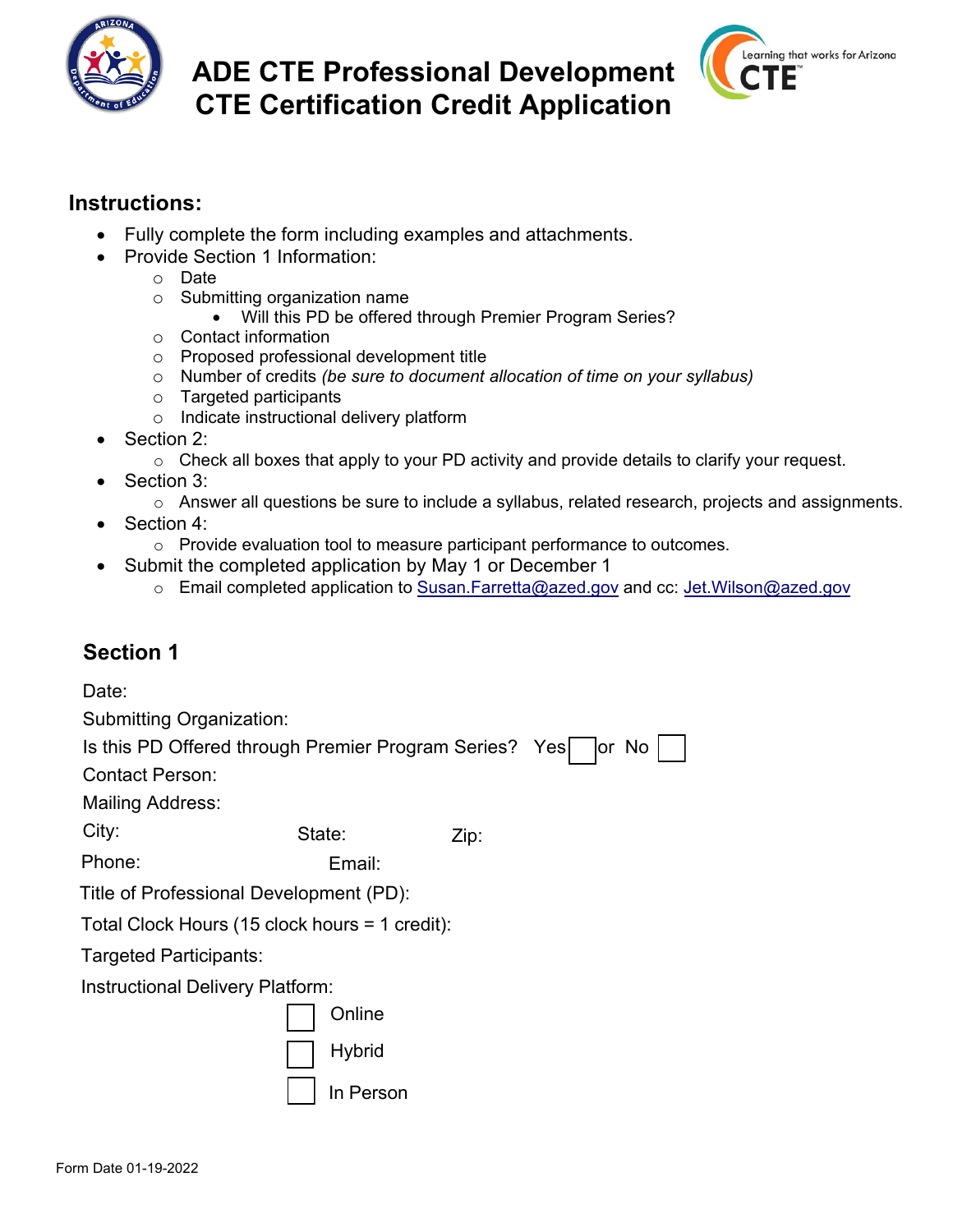

**ADE CTE Professional Development CTE Certification Credit Application**



## **Section 2**

Please indicate the certification requirements your professional development activity contains. (check all that apply).

**Principles/Philosophy of Career and Technical Education**  Description:

| CTE Instructional Methods |
|---------------------------|
| Description:              |

**Instructional Technology** 

Description:

**Curriculum Design and Development including CTE Best Practices**  Description:

| <b>Progress Reporting by Assessments, Evaluation, and/or Observation</b> |
|--------------------------------------------------------------------------|
| Description:                                                             |

**Learning Environment including Classroom Management**  Description:

| <b>Consideration for Exceptional Students</b> |
|-----------------------------------------------|
| Description:                                  |

Form Date 01-19-2022